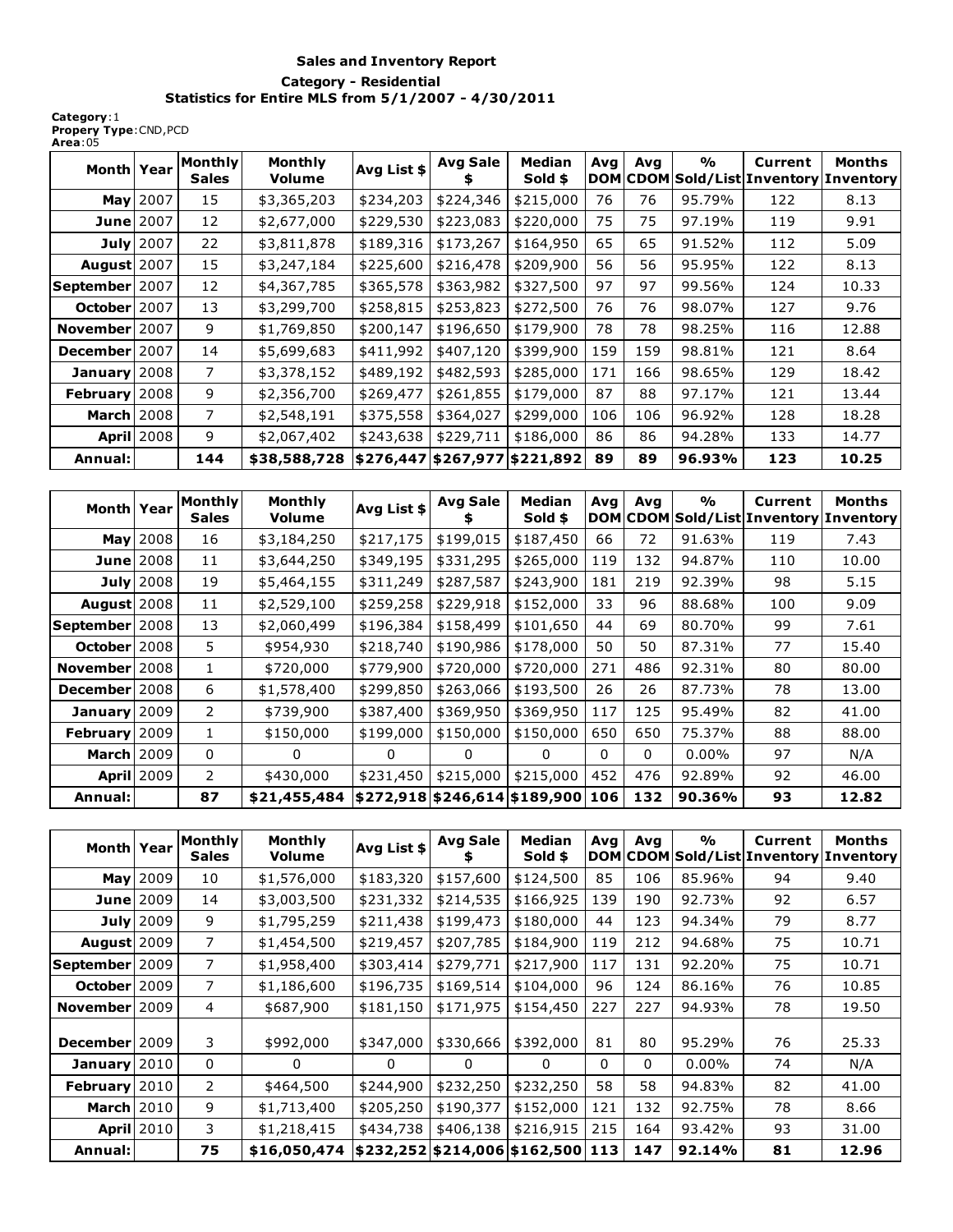| Month Year              |                  | Monthly<br><b>Sales</b> | Monthly<br>Volume | Avg List \$ | <b>Avg Sale</b><br>s | Median<br>Sold \$ | Avg | Ava | $\frac{1}{2}$ | Current<br>DOM CDOM Sold/List Inventory Inventory | Months |
|-------------------------|------------------|-------------------------|-------------------|-------------|----------------------|-------------------|-----|-----|---------------|---------------------------------------------------|--------|
|                         | May 2010         | 8                       | \$1,766,072       | \$214,255   | \$220,759            | \$226,043         | 38  | 136 | 103.03%       | 103                                               | 12.87  |
|                         | <b>June</b> 2010 | 10                      | \$2,524,578       | \$261,662   | \$252,457            | \$258,789         | 63  | 62  | 96.48%        | 100                                               | 10.00  |
|                         | July $2010$      | 7                       | \$2,669,360       | \$391,908   | \$381,337            | \$229,000         | 50  | 53  | 97.30%        | 104                                               | 14.85  |
| August $2010$           |                  | 20                      | \$4,879,096       | \$241,421   | \$243,954            | \$216,226         | 75  | 101 | 101.04%       | 101                                               | 5.05   |
| <b>September</b>   2010 |                  | 6                       | \$2,263,500       | \$381,466   | \$377,250            | \$367,500         | 17  | 22  | 98.89%        | 106                                               | 17.66  |
| October 2010            |                  | 2                       | \$609,000         | \$304,500   | \$304,500            | \$304,500         | 3   | 3   | 100.00%       | 104                                               | 52.00  |
| November 2010           |                  | 3                       | \$729,000         | \$259,333   | \$243,000            | \$224,000         | 76  | 74  | 93.70%        | 90                                                | 30.00  |
| December 2010           |                  | 10                      | \$2,995,393       | \$284,312   | \$299,539            | \$223,280         | 116 | 124 | 105.35%       | 87                                                | 8.70   |
| January 2011            |                  | 6                       | \$2,257,027       | \$383,673   | \$376,171            | \$216,063         | 147 | 108 | 98.04%        | 72                                                | 12.00  |
| February 2011           |                  | 5.                      | \$1,829,000       | \$392,540   | \$365,800            | \$260,000         | 482 | 526 | 93.18%        | 69                                                | 13.80  |
| <b>March</b> 2011       |                  | 11                      | \$2,906,501       | \$267,306   | \$264,227            | \$219,850         | 129 | 173 | 98.84%        | 72                                                | 6.54   |
|                         |                  |                         |                   |             |                      |                   |     |     |               |                                                   |        |